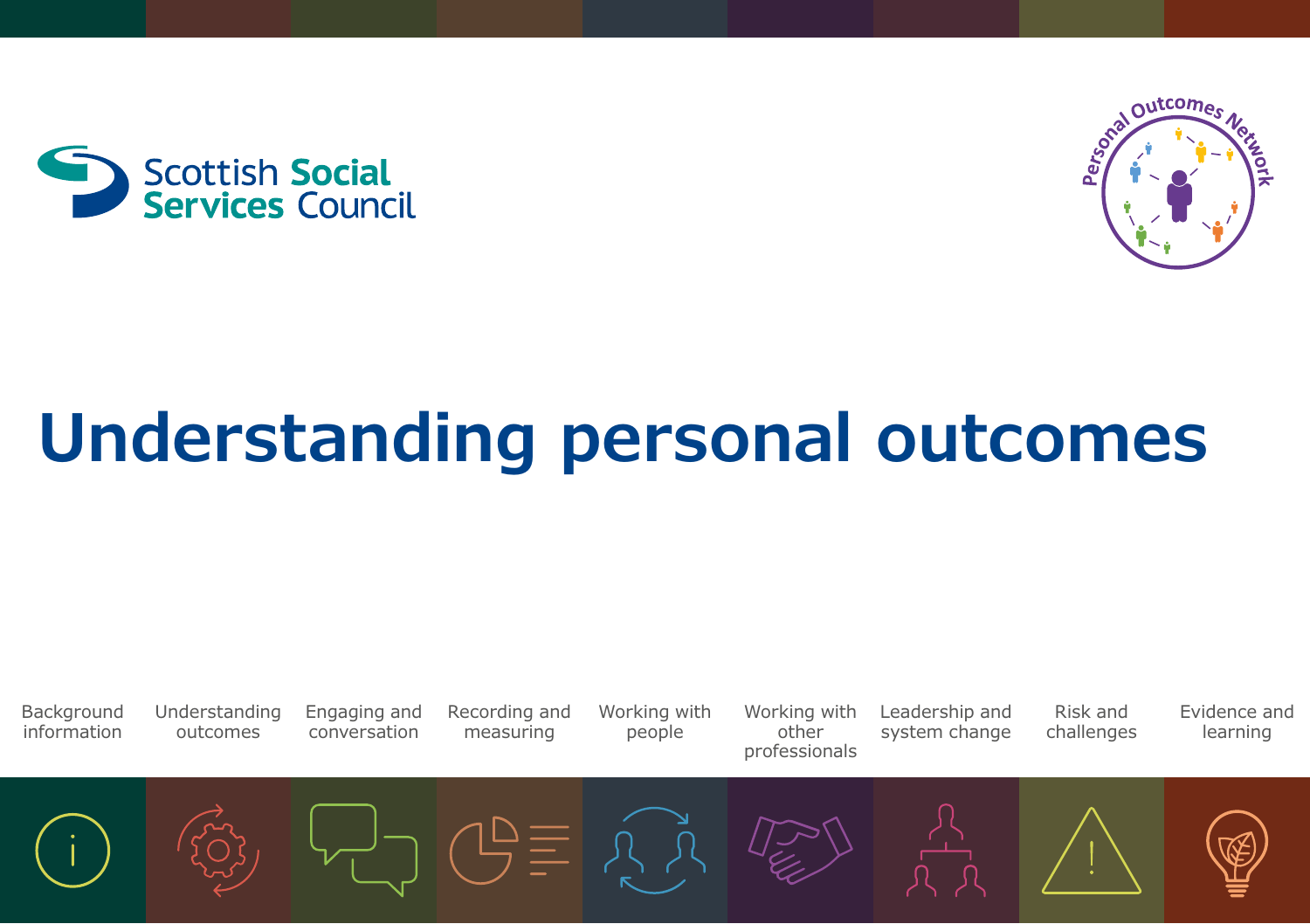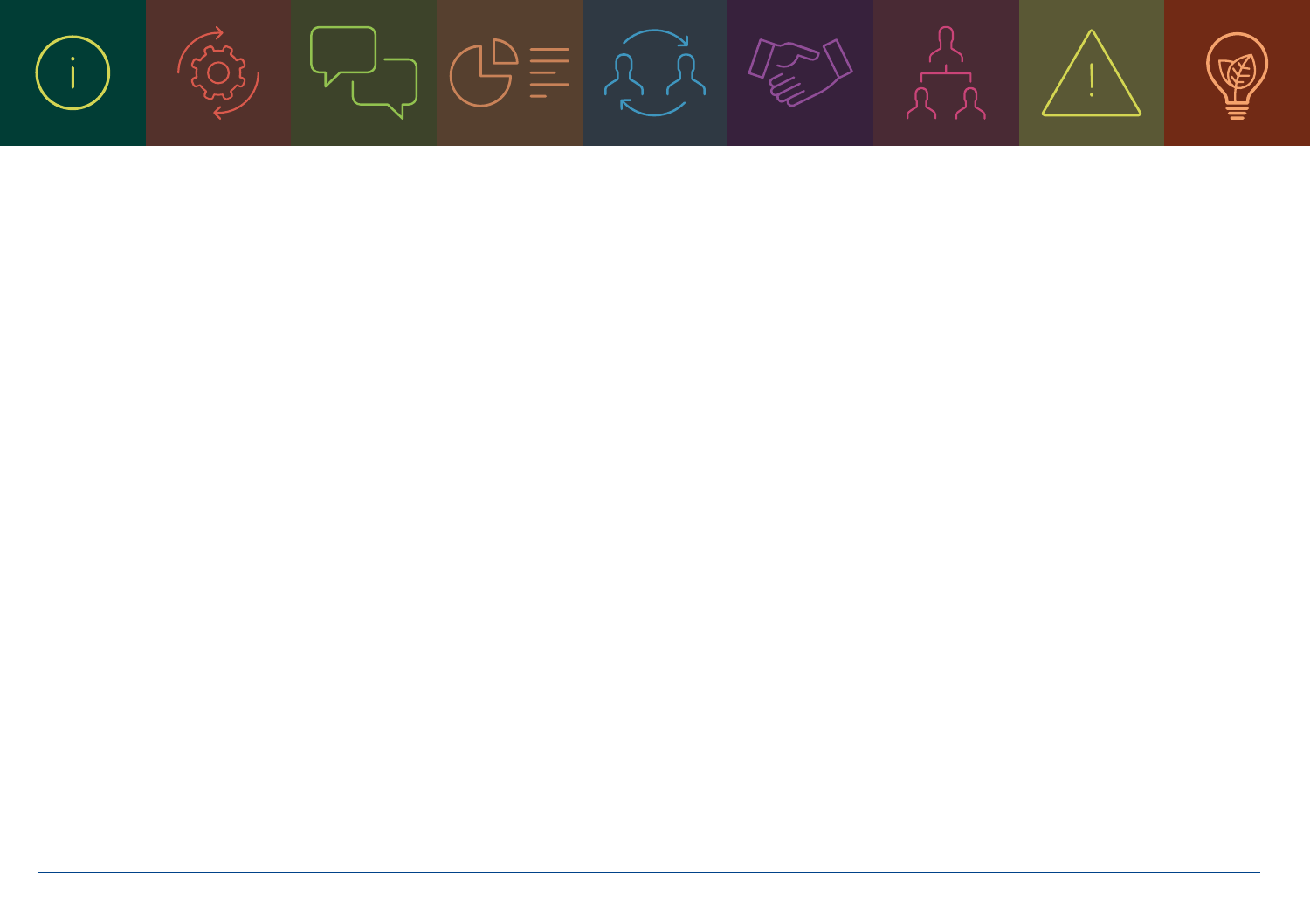

#### **Foreword**

The Christie report on public service reform in Scotland in 2011 highlighted the need to work closely with individuals to understand their needs, maximise their talents and resources, support self-reliance and build resilience. Since then, focusing on what matters to people by adopting personal outcomes approaches has moved beyond the 'nice to do' category of service improvement to being understood as fundamental to transforming and sustaining public services in Scotland.

Many services across health, social care, housing and beyond have now developed good practice around personal outcomes. Evidence shows this approach leads to better outcomes for the individuals being supported and for organisations adopting this approach. Workers across all sectors have identified the need to raise awareness of personal outcomes approaches and to share experience and evidence.

The Personal Outcomes Network is delighted to share this collaboratively produced resource with you.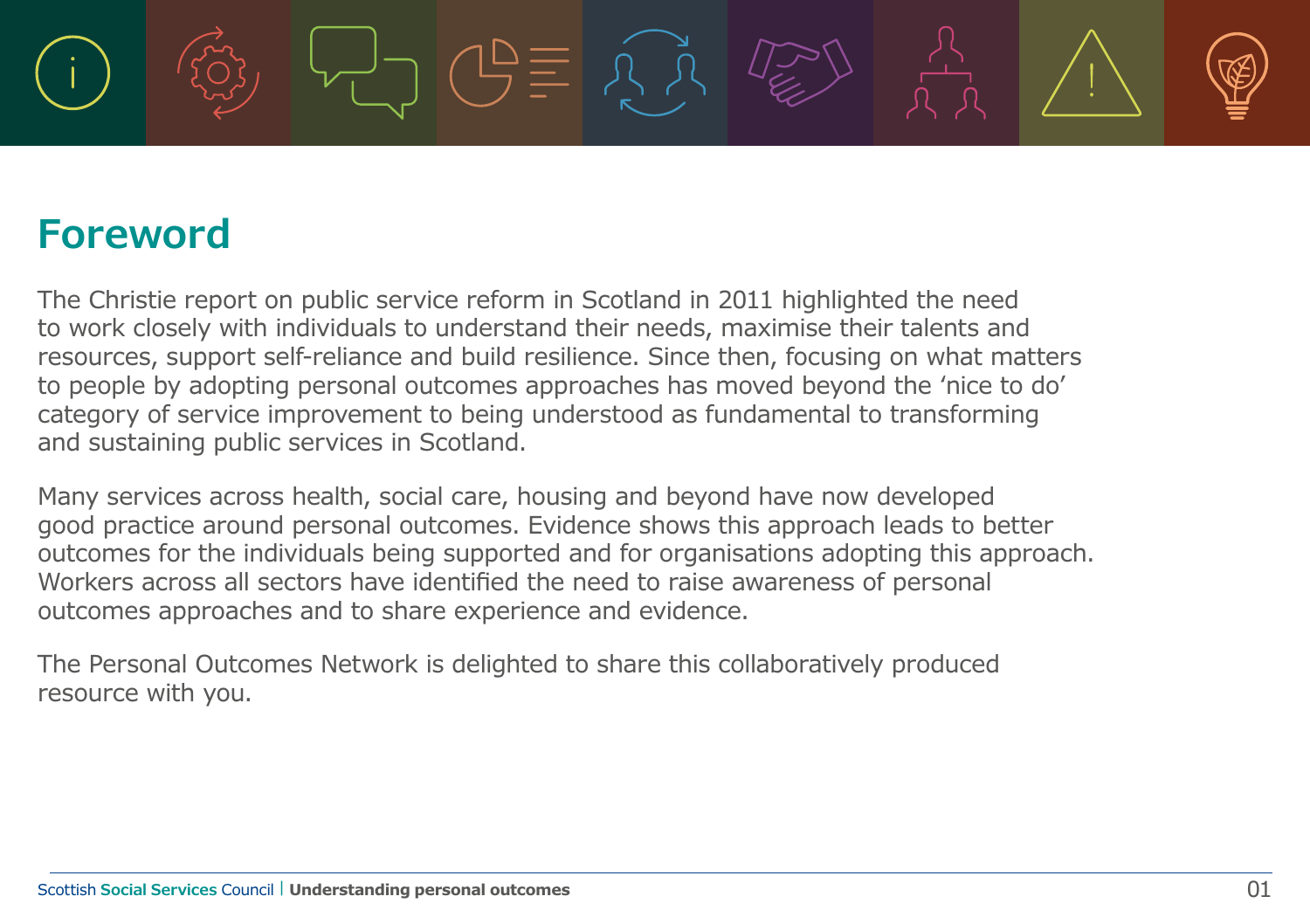#### **Contents**

- **Who is this resource for?**
- **What is this resource for?**
- **What are personal outcomes?**
- **Personal outcomes approaches in a nutshell**
- **Why focus on personal outcomes?**
- **What does a personal outcomes approach mean for you?**
- **What does a personal outcomes approach mean for your organisation?**
- **Personal outcomes in practice**
- **Personal outcomes and risk**
- **Embedding personal outcomes as a whole system approach**
- **What difference does a personal outcomes approach make?**
- **Identifying personal outcomes: from fixer to facilitator**
- **Engagement**
- **Recording personal outcomes**
- **Recording and measuring outcomes**
- **Using information at the individual level**
- **Using information at the organisational level**
- **Further information**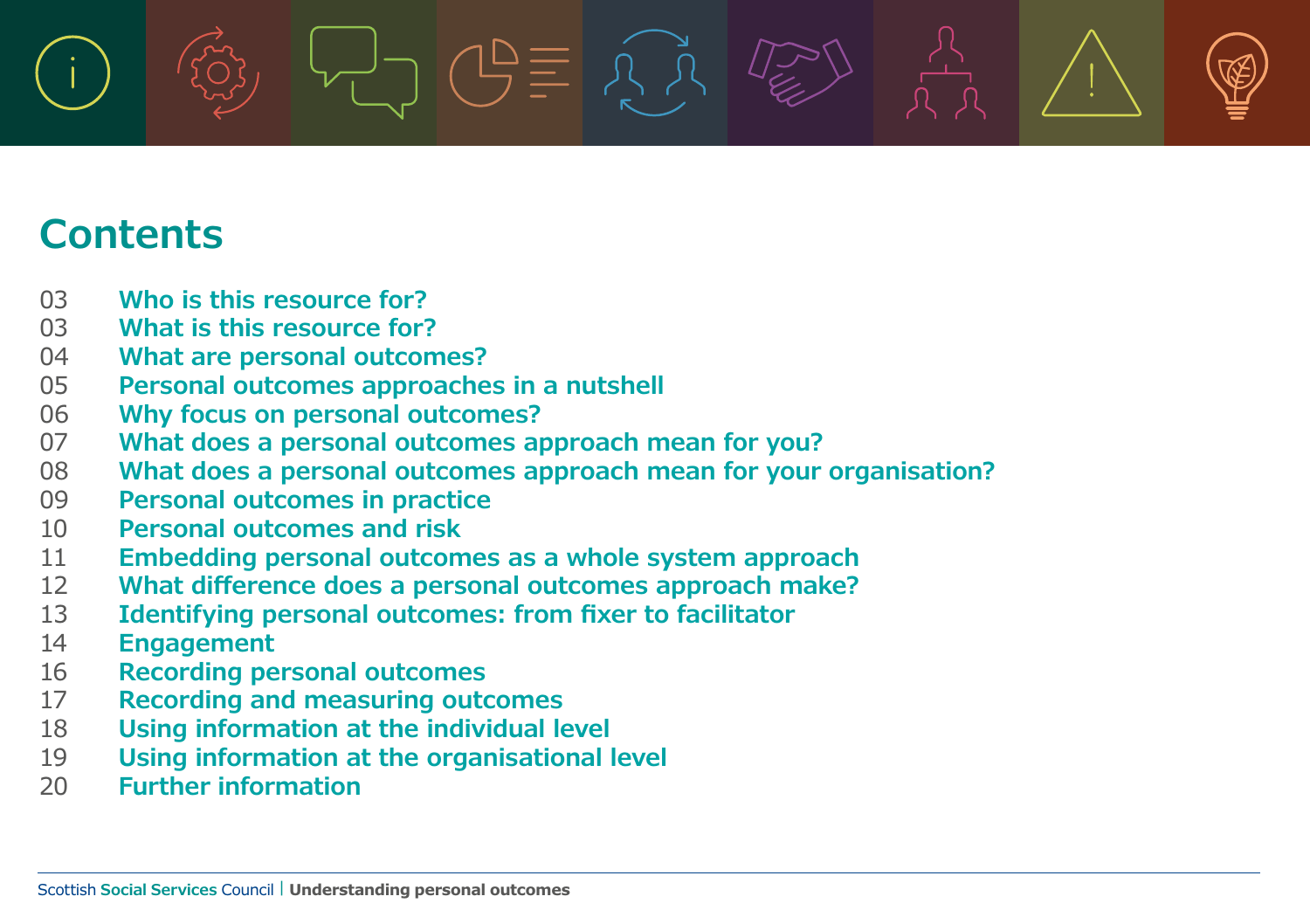

## **Who is this resource for?**

**If you work in any public service with a concern for supporting what matters to the people you work with, this resource is for you.**

#### **What is this resource for?**

**To help you and your organisation:**

- understand what a personal outcomes approach is
- **develop and embed this approach in day-to-day practice based on evidence and experience**
- **access relevant links and resources.**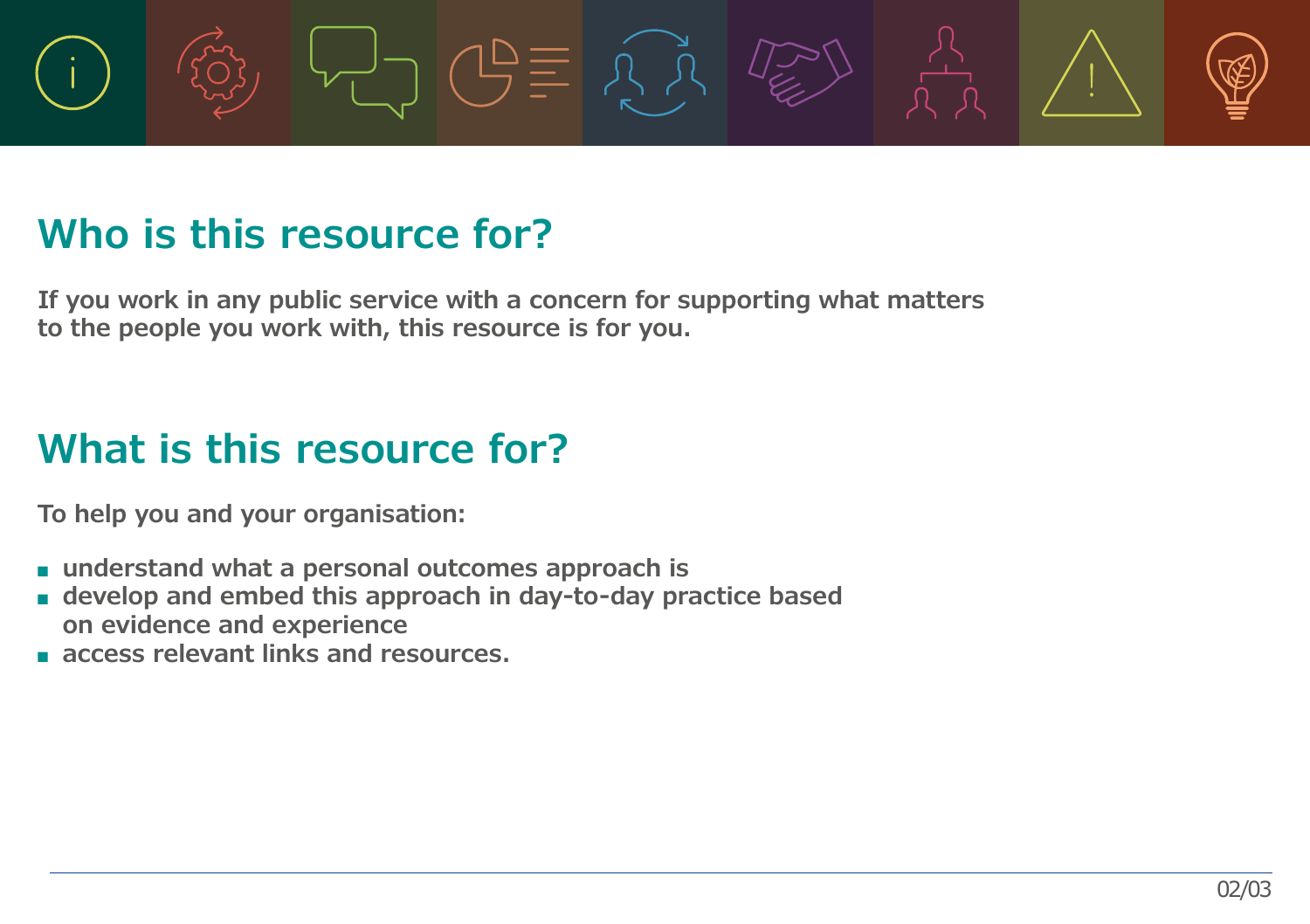# **What are personal outcomes?**



**When we talk about personal outcomes we mean the things that are important to people in their lives.**

"I want help with getting my confidence back in the kitchen. Home cooking makes a house into a home and the smell of soup on the stove makes me feel I am making a home for my husband and me."

#### **Iris, 82**

Home from hospital after breaking her leg in a fall

**Personal outcomes often relate to maintaining or improving wellbeing.**

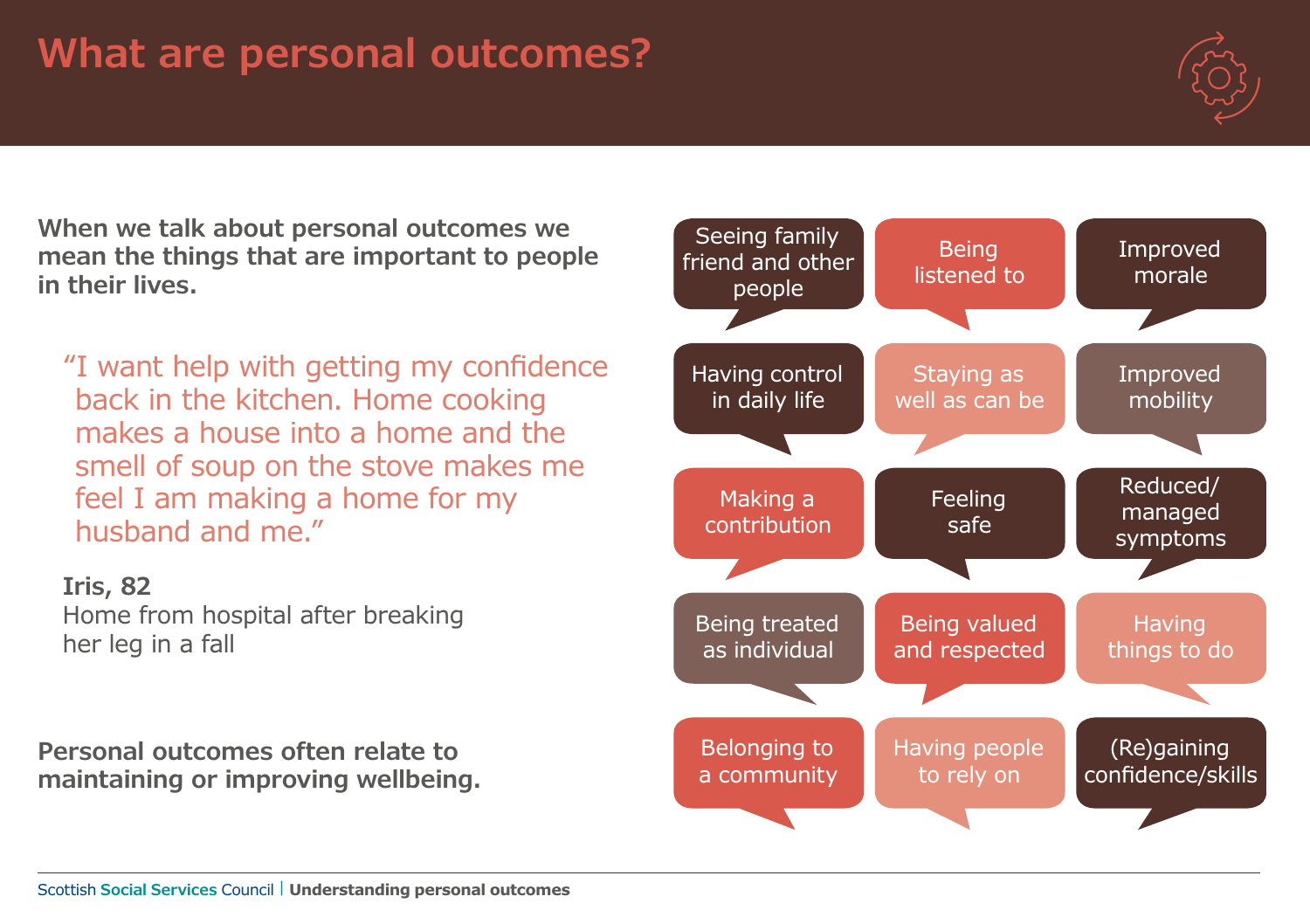# **Personal outcomes approaches in a nutshell**

Personal outcomes approaches mean **acknowledging individual strengths** and working towards **establishing a shared sense of purpose** to which everyone can contribute, including the person, their family, carers and other community resources as well as services. This means **moving away from only identifying needs and problems** and matching those to service solutions. Many services in Scotland are already working in this way.

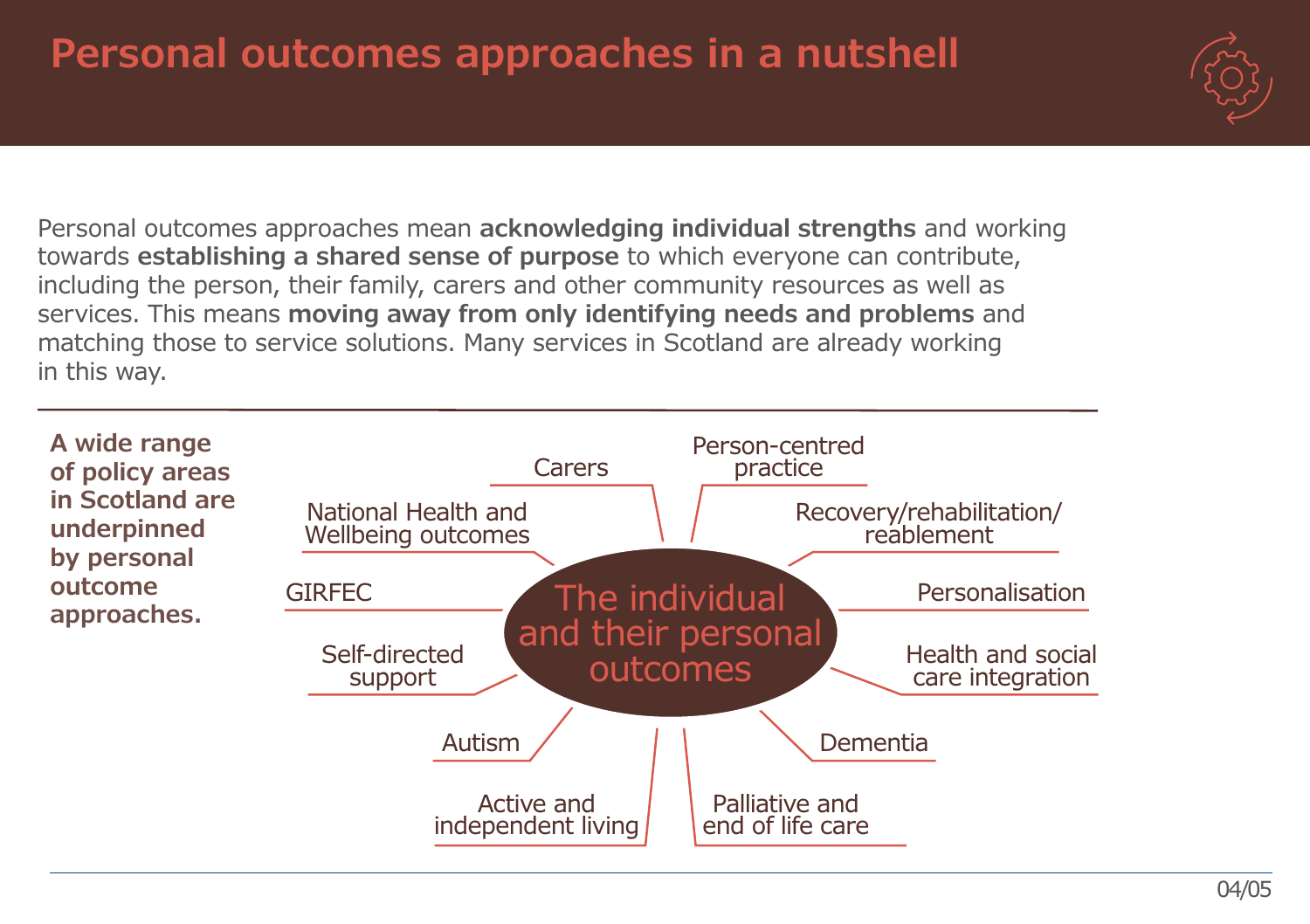## **Why focus on personal outcomes?**



- **By responding to the priorities which matter most to people, we can help to significantly improve their health and wellbeing.**
- We can work together more effectively as workers and organisations if we have a shared **understanding of the personal priorities of the people we support.**
- **While recognising it is not always possible to achieve everything that matters to people, we can all align our support to critical personal outcomes the person has identified.**

"We worked with a young father returning home after having a colostomy. When we visited about post-operative care, what mattered to him, was the fact that despite being pro-active in sorting his benefits while on sick leave, he only had £22 a week for his wife, baby and himself. This was causing him significant anxiety which risked overriding any health outcomes. Due to our integrated structure, I was quickly able to do a subsequent visit with a social work colleague who helped to resolve the situation quickly. He was now able to focus on stoma care and getting well again."

This example was shared by a District Nurse in Wales where parallel work on outcomes is underway.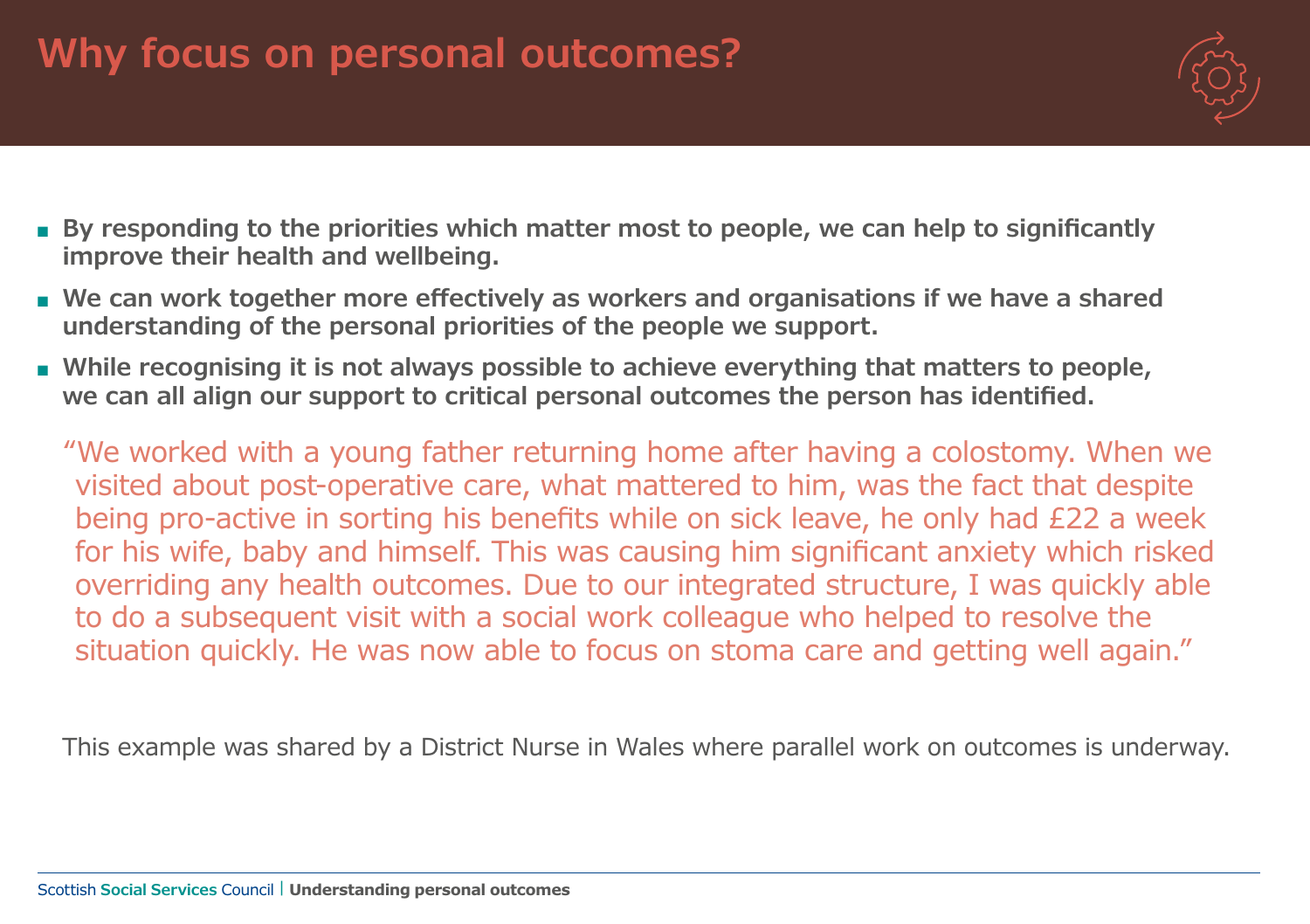

For you as a worker, a personal outcomes approach involves active listening, good conversations and engagement; recording personal outcomes in a meaningful way; reviewing and monitoring progress towards achieving personal outcomes.

"What I like about this way of working is that we are engaging with people about what is important to them, instead of processing them through the system."

**Eileen, 37** Social worker

This way of working is driven by key values and principles which ensure that what matters to people underpins decision making. These values and principles are set out in a paper by the Personal Outcomes Network – see **[personaloutcomescollaboration.org](https://personaloutcomescollaboration.org)**

The approach emphasises individual strengths, capacities and resilience, and makes sure that people can play the role they want to in working towards their outcomes.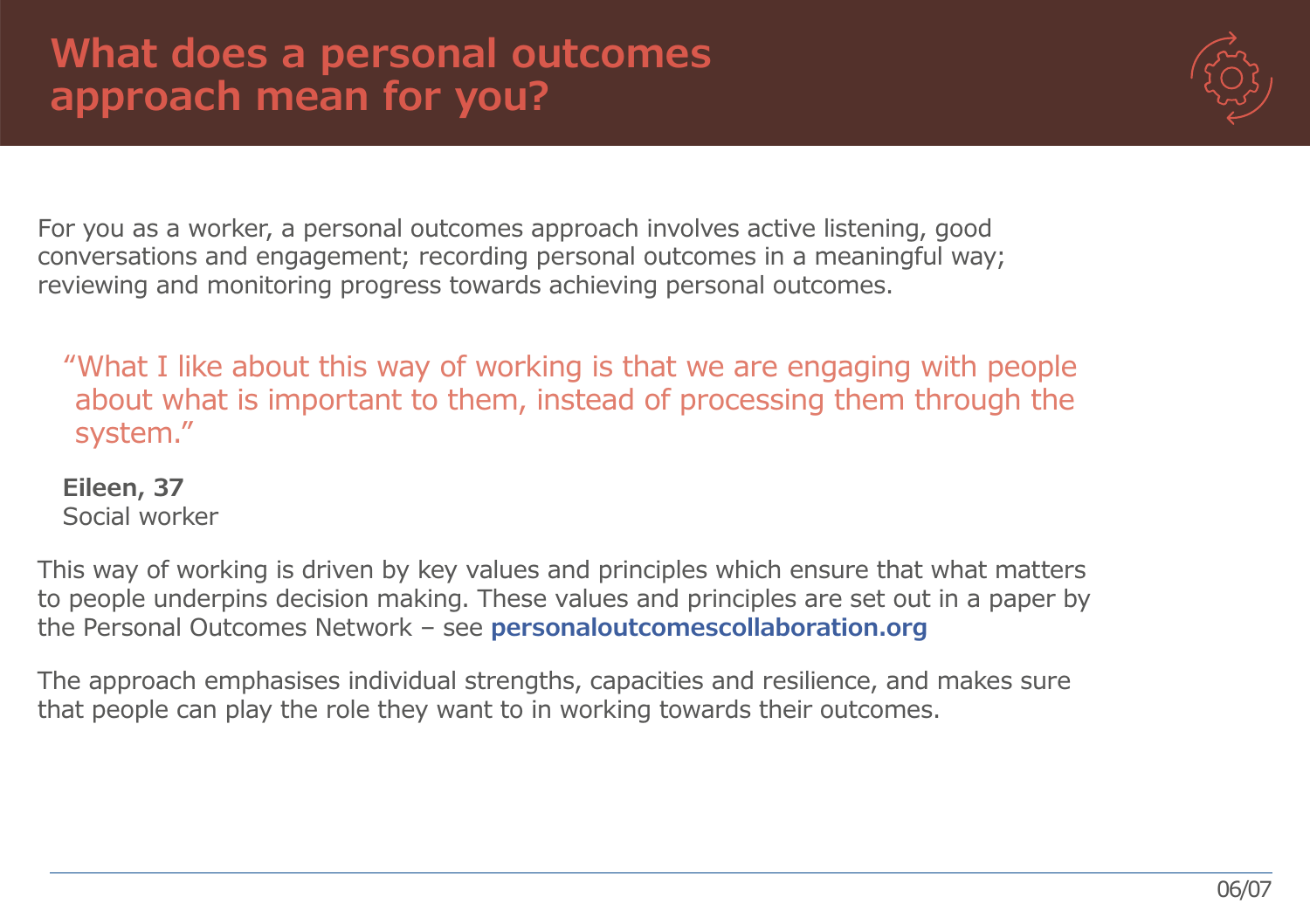

A personal outcomes approach means that organisations focus on what matters to people and their families. Although this sounds simple, to embed a personal outcomes approach requires linking holistic practice with a whole system approach so that personal outcomes are built into support, planning, performance and commissioning.

The values and principles underpinning personal outcomes should be routinely modelled by managers in for example supervision, team meetings and continuing professional development.

More guidance on outcomes focused supervision can be found at:

**www[.stepintoleadership.info/supervision.html](http://stepintoleadership.info/supervision.html)**

**[www.iriss.org.uk/resources/reports/leading-change-supervision](http://www.iriss.org.uk/resources/reports/leading-change-supervision)**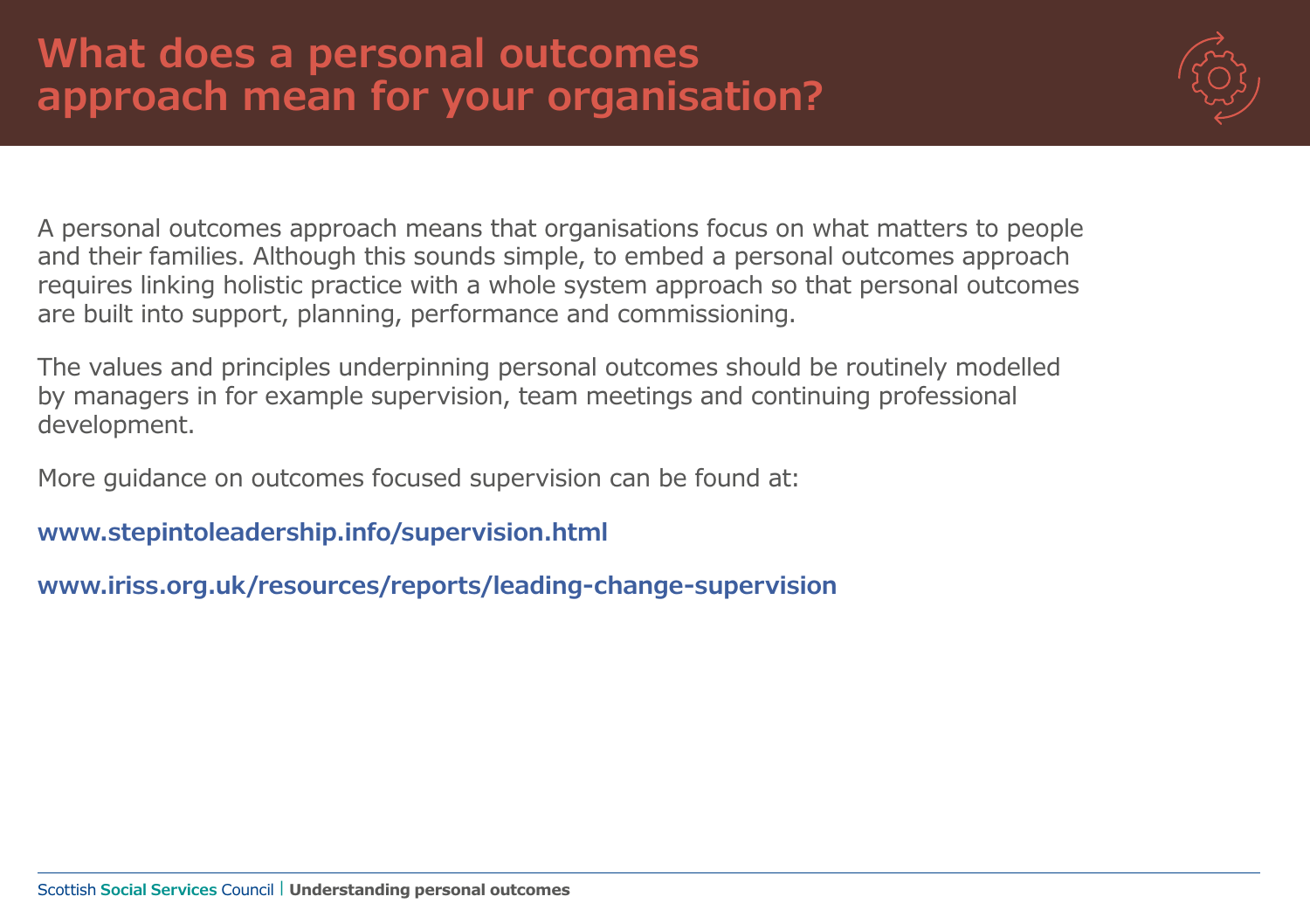

Just as practitioners working in different care settings have distinct roles, the amount of time they might have to work with people will vary as well as the duration of their involvement.

Whether you are involved with people in the long or short term, and whether or not you contribute to personal plans for people, the meaning of a personal outcomes approach remains the same and the focus on outcomes provides a common language which everyone can share.

This involves building on good practice as described later but also requires leadership which supports person-centred and outcomes focused approaches.

For further information see: **[www.stepintoleadership.info](http://www.stepintoleadership.info)**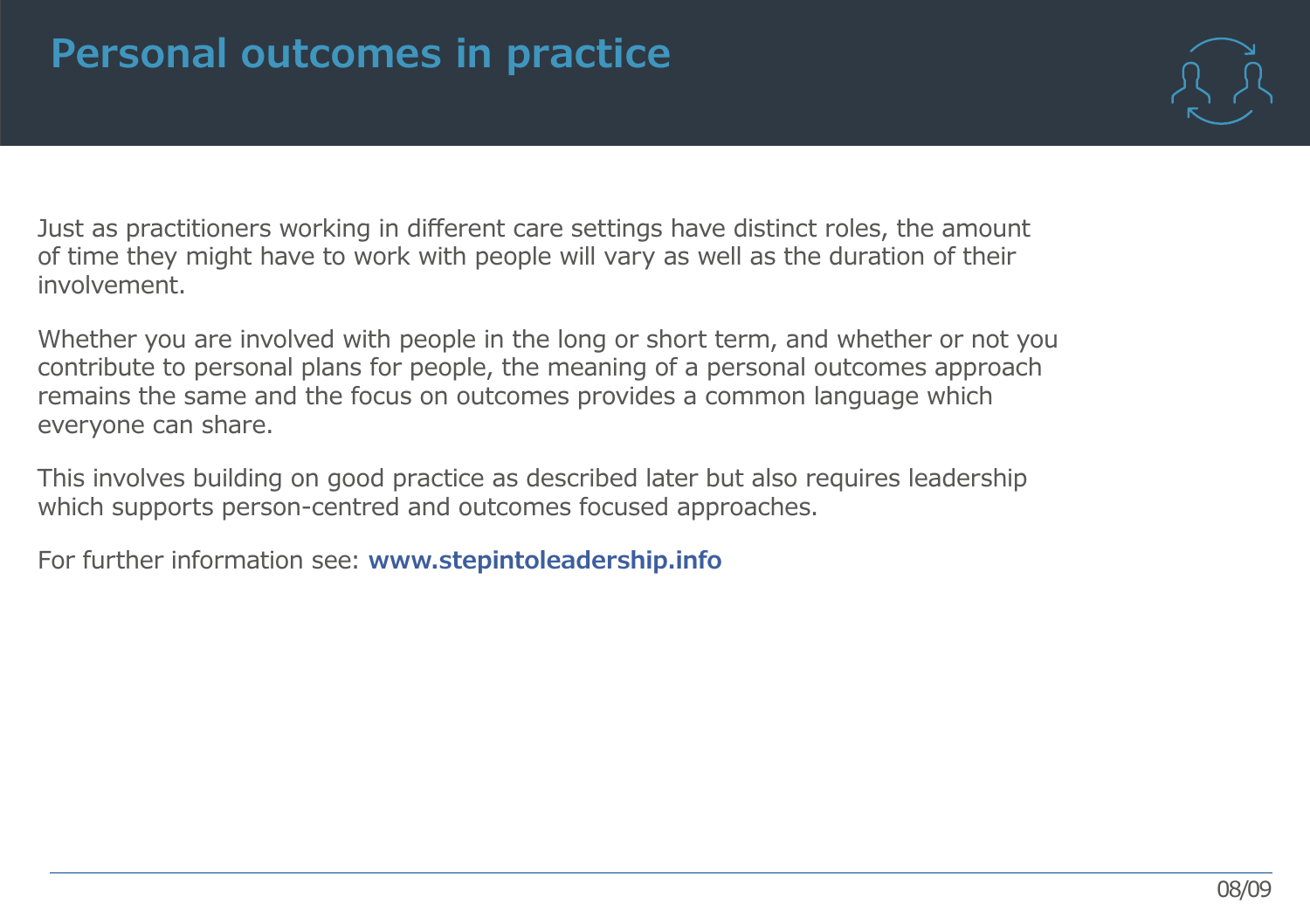When working in a personal outcomes way, workers need to be trusted to make decisions, including those that involve resource decisions and risk.

There needs to be a balance, which involves considering the risks of taking away autonomy and reducing quality of life when the risks to immediate health and wellbeing are moderate and reasonable.

Organisations have a responsibility to support reasonable risks and to give permission to practitioners to work in this way.

To explore the issue of risk further see the Scottish Social Services Council (SSSC) resource **A risk worth taking [learn.sssc.uk.com/risk/index.html](http://learn.sssc.uk.com/risk/index.html)**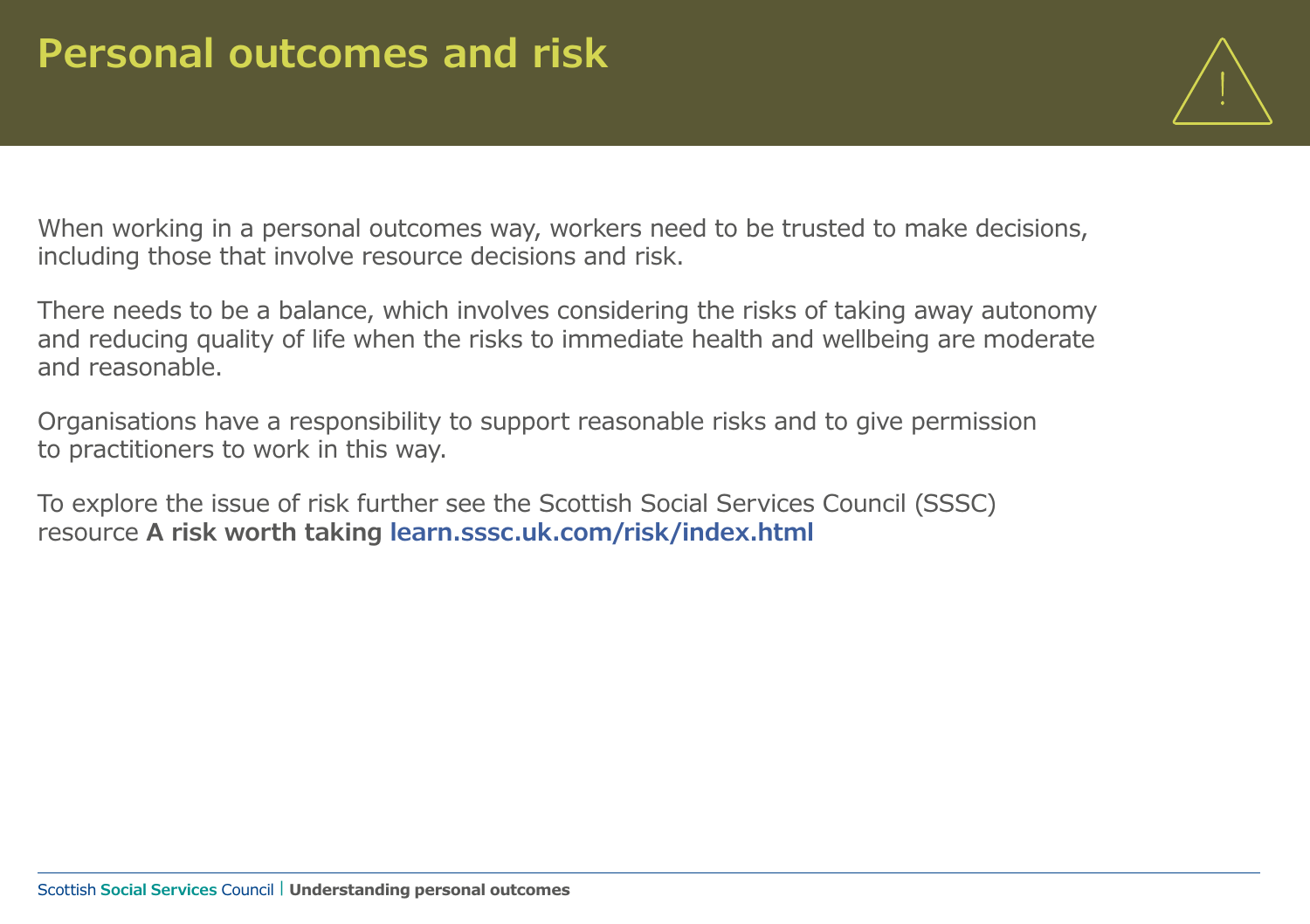

Embedding outcomes in organisations involves more than just staff training. Systems including finance and IT need to support outcomes. The culture of the organisation, shaped by leadership, also has a big role to play.



It is important to make sure we know why we are gathering information. If data is mainly gathered to meet fixed performance indicators, this can limit the potential to feed back information to improve services.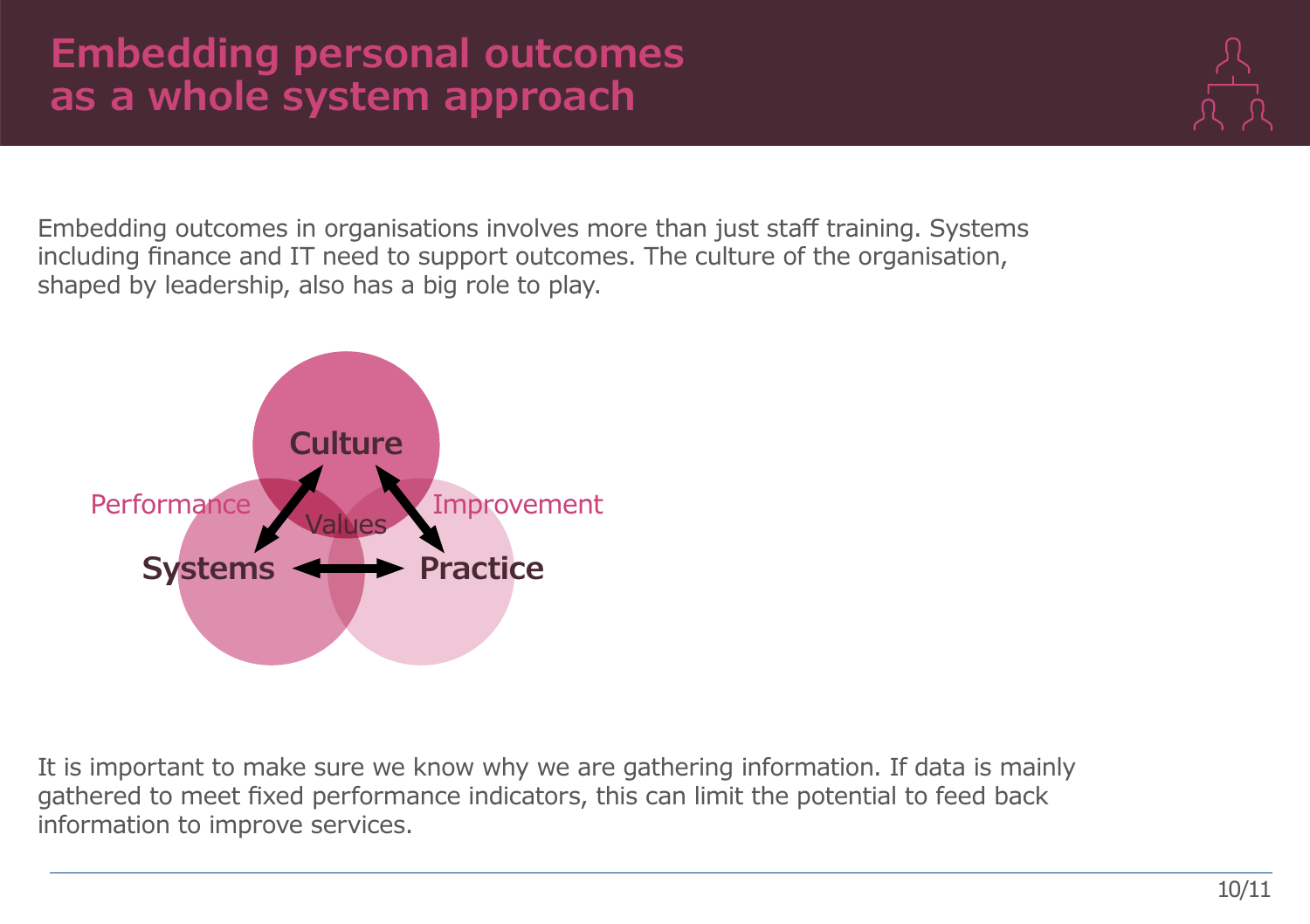

|              | <b>Service led</b>                                            | <b>Personal outcomes focused</b>                                                                          |
|--------------|---------------------------------------------------------------|-----------------------------------------------------------------------------------------------------------|
| Endpoint     | Delivery of service                                           | Collaborative working towards<br>outcomes based on a shared sense<br>of purpose                           |
| Format       | Pre-determined questions and answers                          | Semi-structured conversation<br>- open questions                                                          |
| Approach     | Obtaining information required<br>for form filling            | Skilled interaction including active<br>listening and reflecting back                                     |
| Person       | Client, service user or person<br>who receives services       | Person in their own right with skills,<br>ability and a role to play in working<br>towards their outcomes |
| Practitioner | Expert                                                        | Does have expertise but is an enabler<br>and partner                                                      |
| <b>Focus</b> | Identify deficits and match to a limited<br>range of services | Build on capacities and strengths<br>towards creative solutions                                           |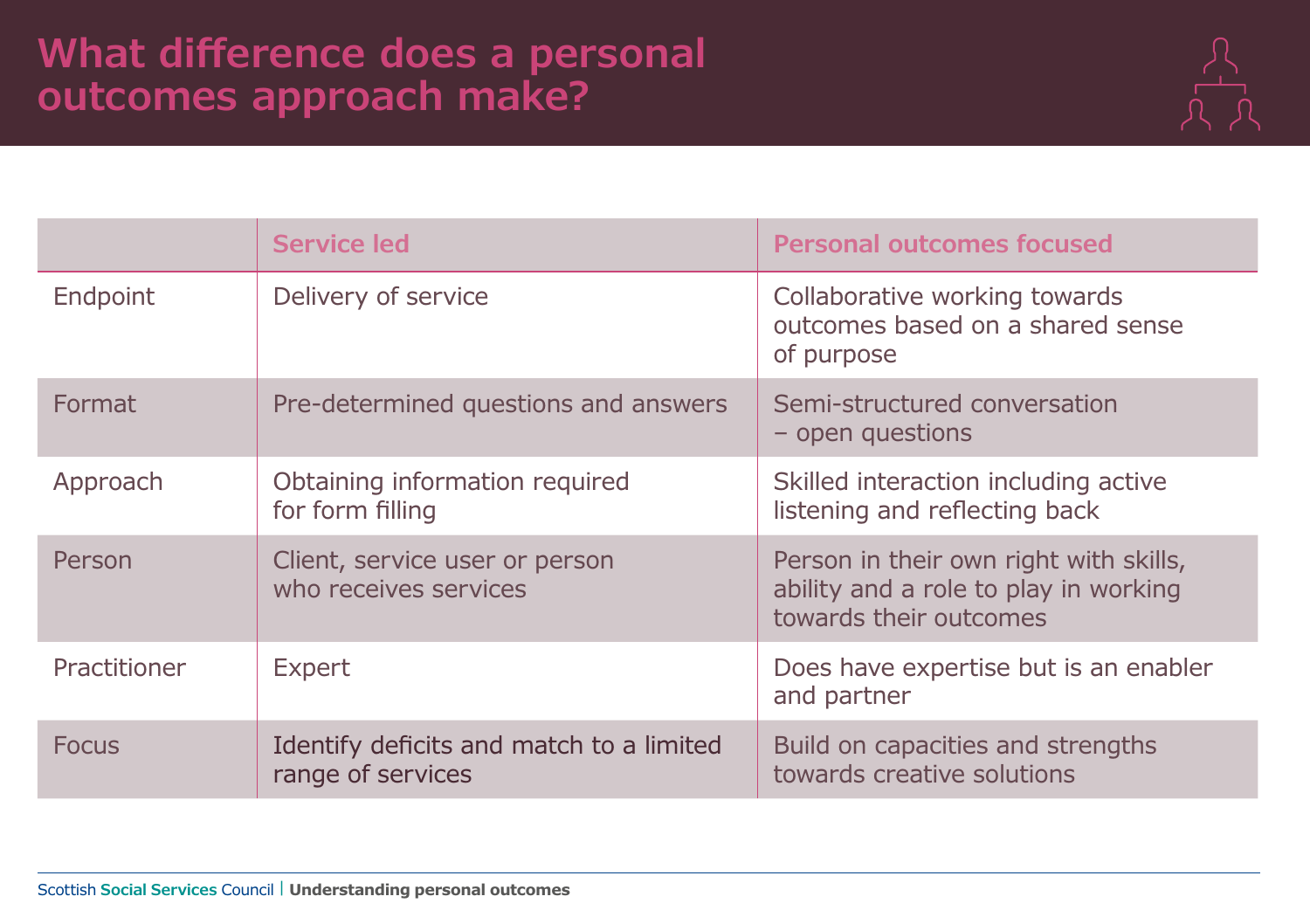

**Active listening is an under-rated skill which requires an open mind, concentration and resisting the natural tendency to always jump in and fix people. There are times when an instant response to a crisis is necessary. But more often, facilitating conversations which allow people to reflect on their situation and possible ways forward can build confidence, restore identity and improve wellbeing. Our system needs to recognise this more.** 

"When I met Simon I was in a dark place. He got the brunt of my frustration at first. I was fed up being passed from pillar to post. But then I realised he was actually listening. It's not that he agrees with everything I say. He just seems to hear and understand more and has helped me to think about my life from a different angle."

#### **Johanna, 58,**

Carer, recovering from depression following the death of her disabled son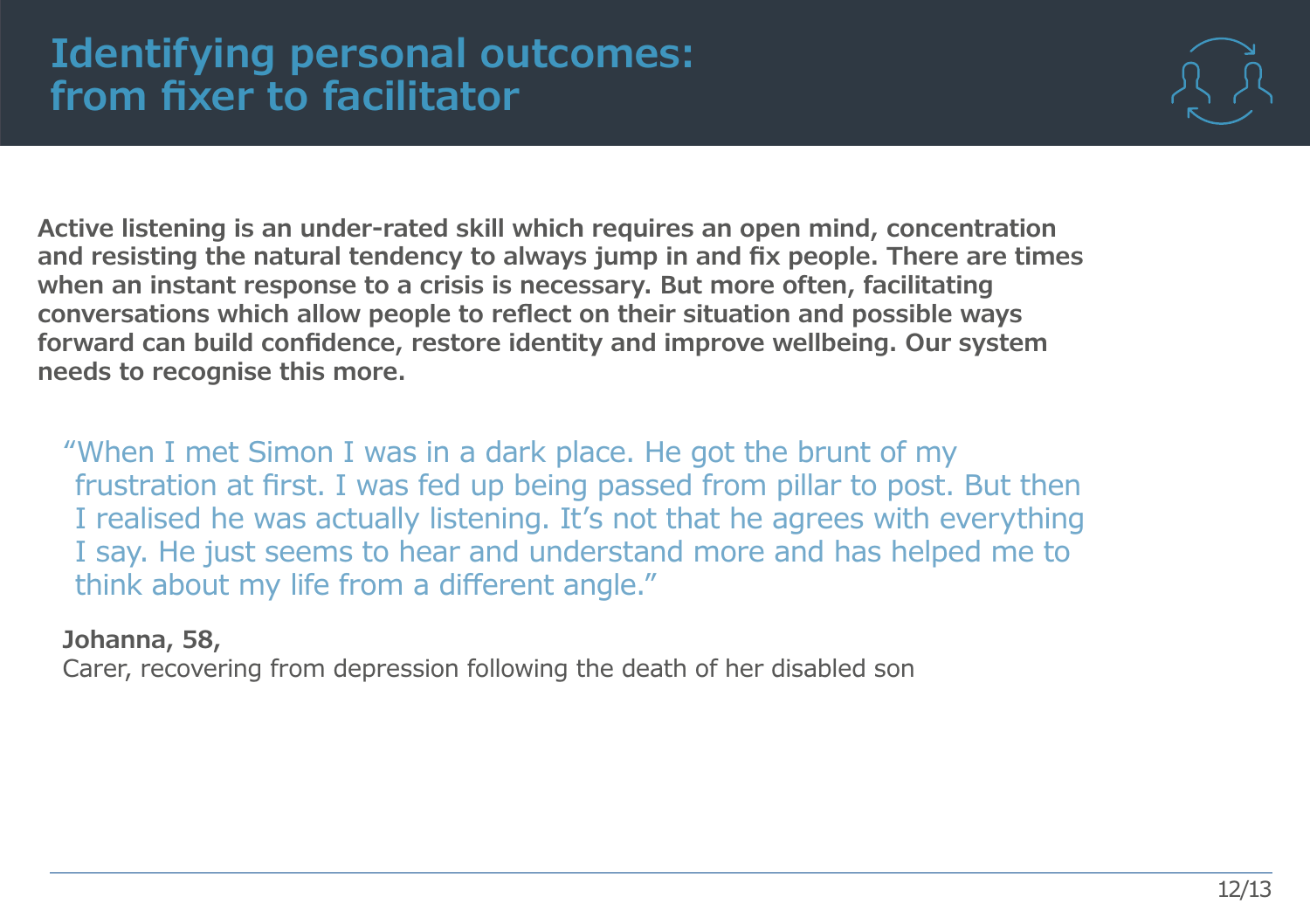#### **Engagement**

The Exchange Model has been identified as particularly helpful in illustrating this approach, developed by Smale and Tucson (1993) recently adapted by Miller and Barrie (2016). The model shows that there is often a need to engage with different perspectives to achieve a shared sense of purpose (outcomes).

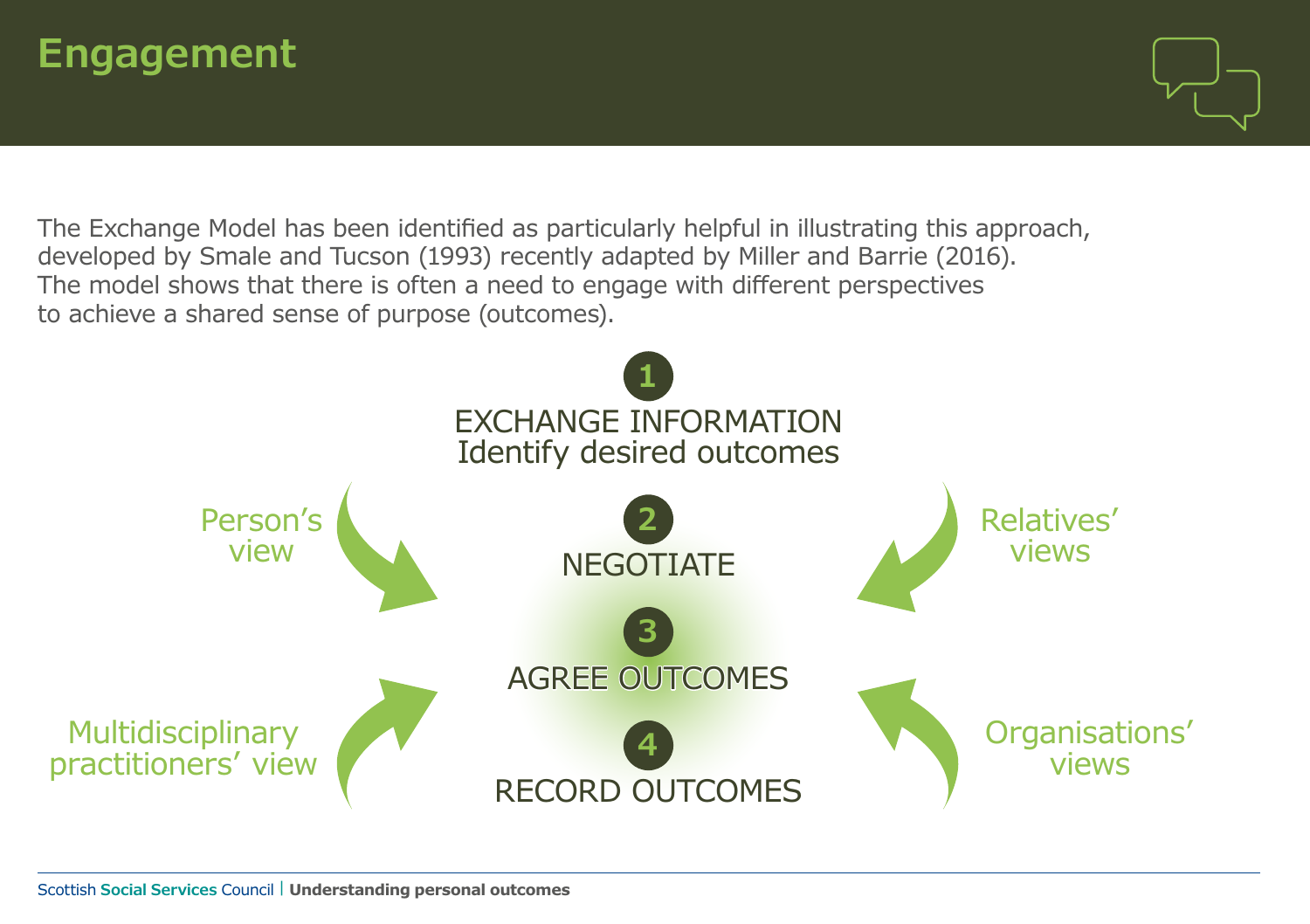#### **Engagement**

Engaging with people about their outcomes involves conversation in the broadest sense, to include non-verbal communication and other sources of information where the person is unable to verbalise. The diagram below was initially developed with care home staff but is relevant to most people to some extent.



#### **Meeting diverse communication support needs**

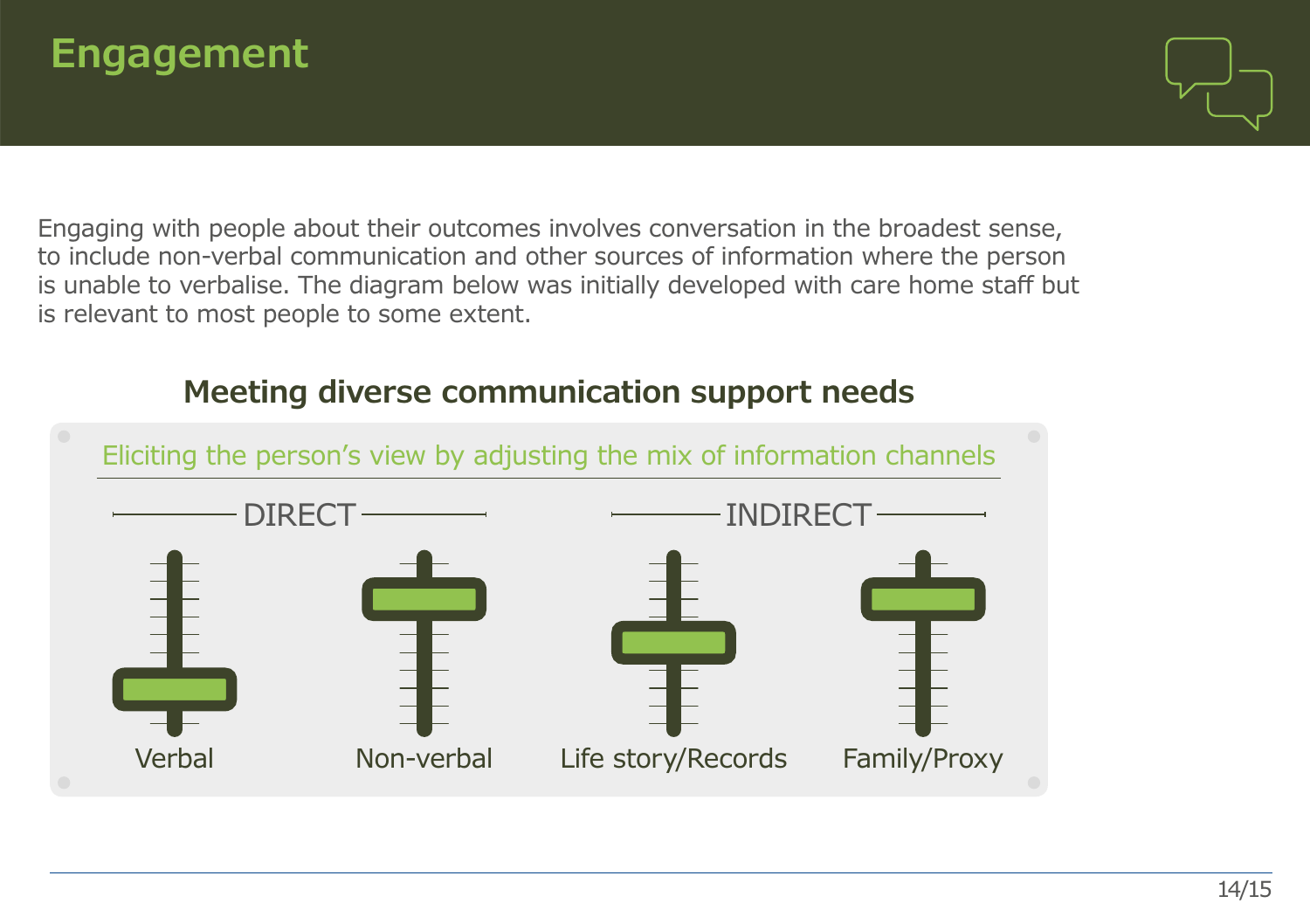As workers we very often need to record something about the work we do. This can vary from brief notes to support plans to case recording.

Recording personal outcomes throughout the support planning, delivery and review cycle can be brief but can inform how everyone involved interacts with the person even if they do not know the full picture.

**At a minimum this involves noting:**

- **what matters to the person in life and why these things are important (personal outcomes)**
- **how to work towards these outcomes**
- **who will be involved, when and where**
- **the extent to which personal outcomes are being achieved (including unintended outcomes), what helps and hinders and whether the plan needs to change.**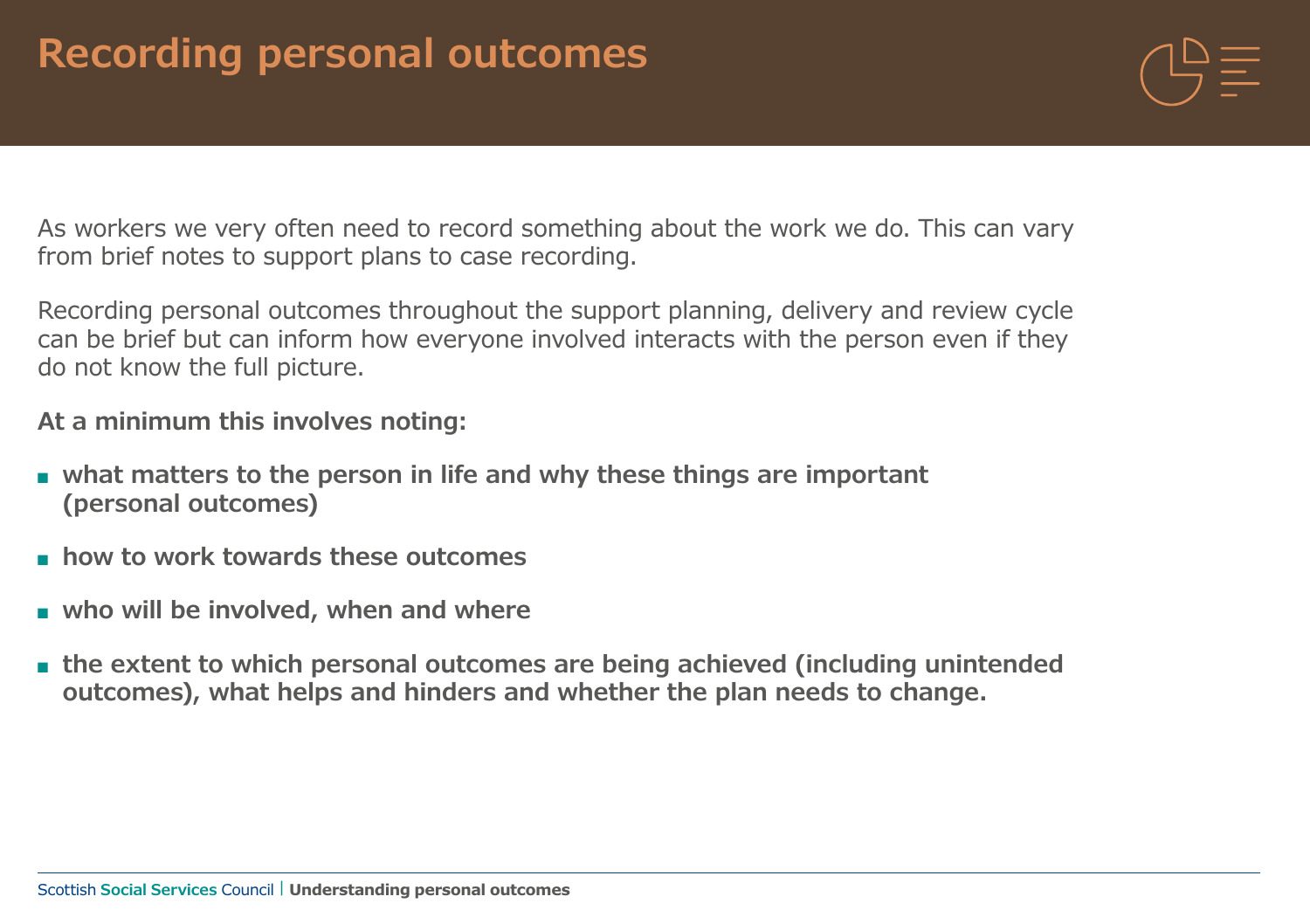

**Recording is a critical link in a personal outcomes approach.**

Recording what matters to the person is the bridge between the conversations about what matters and the actions taken. The information can be recorded:

- using measures or scales that track outcomes over time
- **using narrative to tell the person's story.**

**These are the core criteria for recording outcomes.**

- **There should be outcomes (agreed purpose) not just outputs (services).**
- The outcomes should be personalised.
- The person's/family's contribution should be noted.
- **The person's voice included as appropriate.**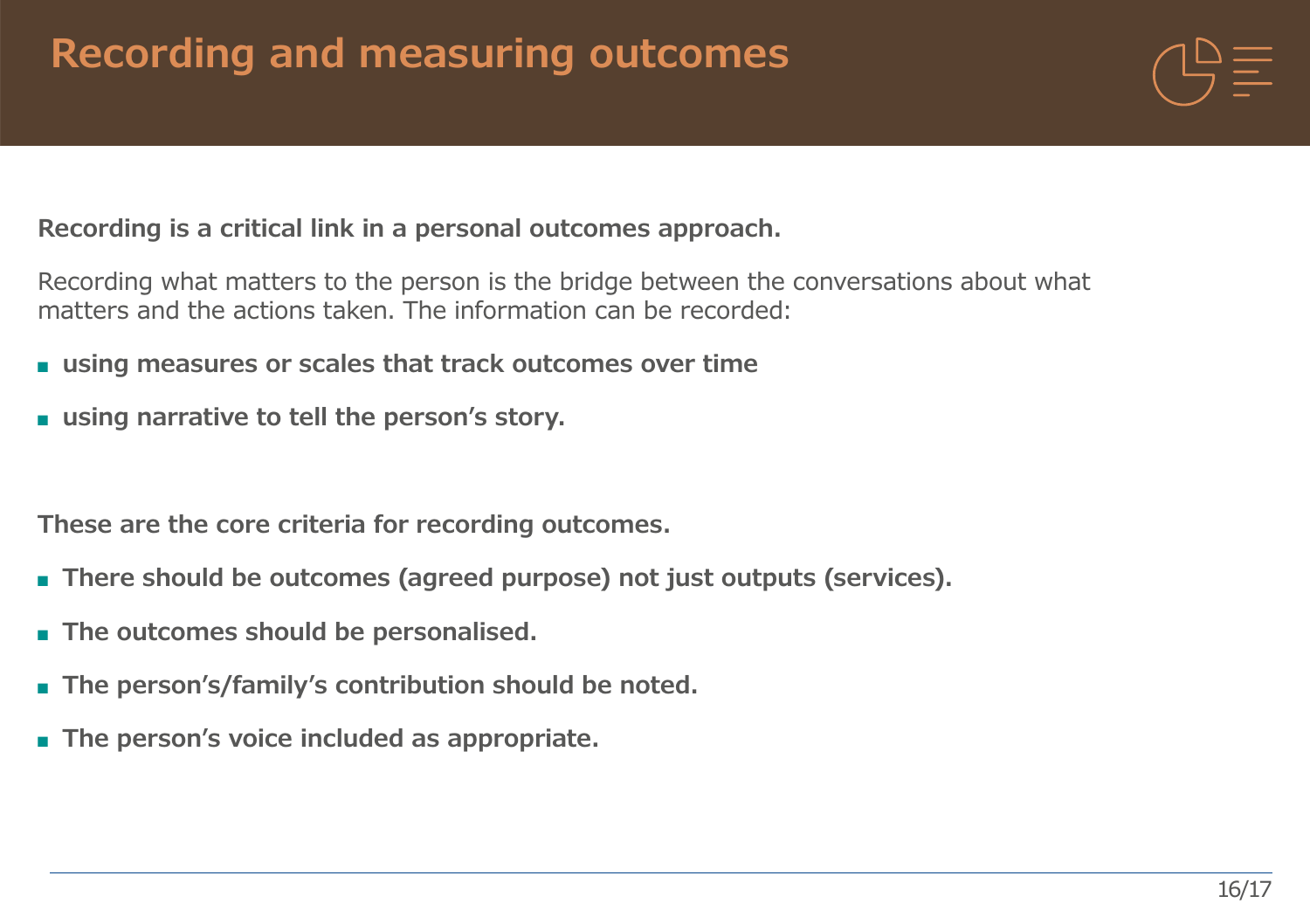#### **Outcomes information can be used to inform decisions made at the individual level.**

It is important not to lose information on what matters to the person among the pressures of recording other tasks and performance data because:

- **recording what matters to the person/family in jargon free language supports a shared understanding of purpose**
- **this informs actions to be taken by the person and family members, as well as practitioners**
- what is written down in support plans and care records is often read by others; **it influences the way in which the person is understood by those working to support them and can also shape self-understandings.**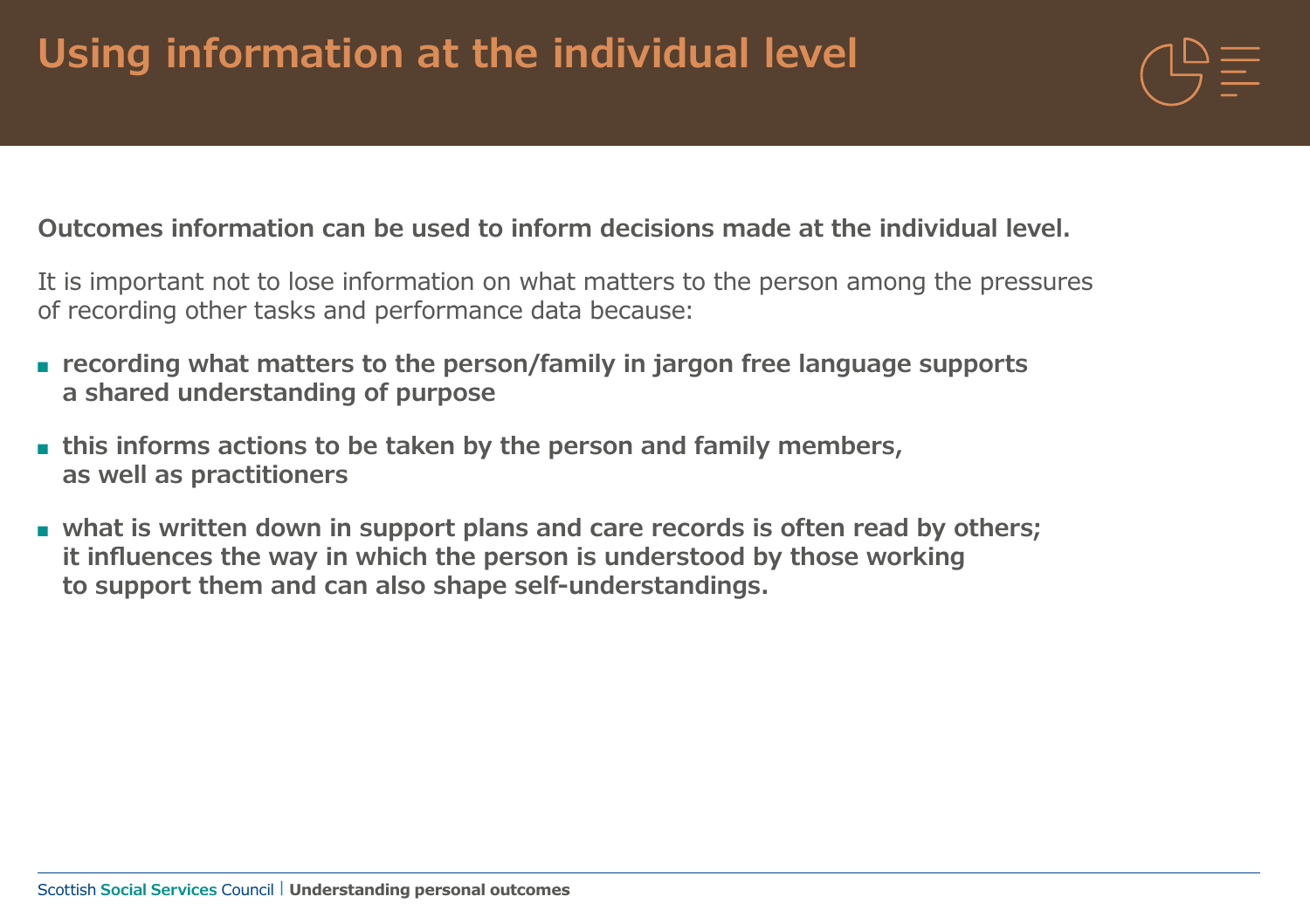# **Using information at the organisational level**

**Outcomes information can be used for more collective forms of decision making and organisational learning including:**

- **supporting practice developments**
- service delivery and improvement
- **planning and commissioning**
- **enriching performance monitoring.**

More information on recording personal outcomes is available at: **[personaloutcomescollaboration.org/recording-outcomes](http://personaloutcomescollaboration.org/recording-outcomes)**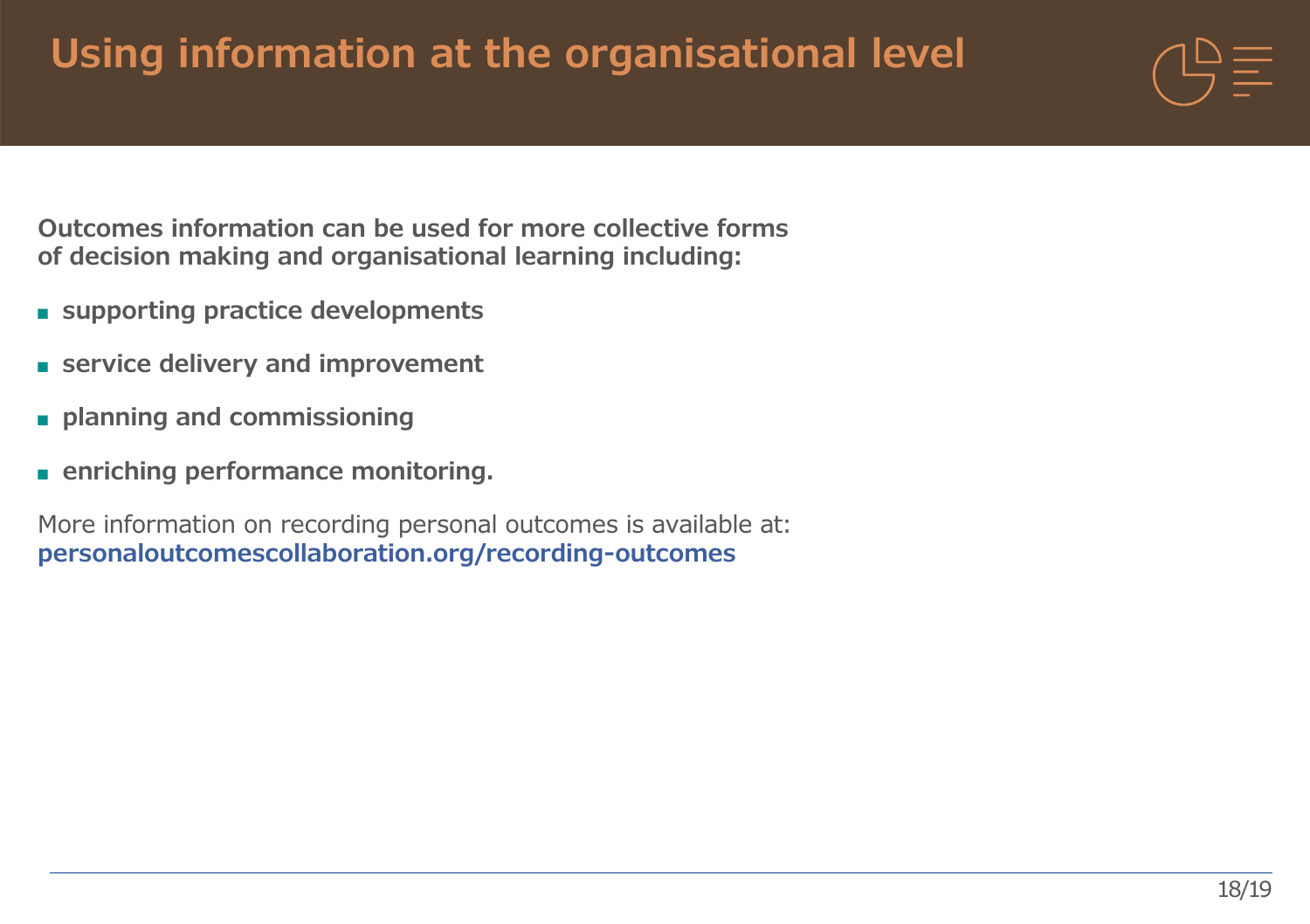

### **Further information**

Cook, A. and Miller, E. (2012) Talking Points Personal Outcomes Approach Practical Guide **[personaloutcomescollaboration.org/evidence](http://personaloutcomescollaboration.org/evidence)** 

Miller, E. and Barrie, K. (2015) Learning from the Meaningful and Measurable Project **[personaloutcomescollaboration.org/meaningful-and-measurable](http://personaloutcomescollaboration.org/meaningful-and-measurable)**

Personal Outcomes Network (2016) Values and Principles Underpinning a Personal Outcomes Approach **[personaloutcomescollaboration.org](http://personaloutcomescollaboration.org)** 

Further information, advice and evidence on all aspects of personal outcomes approaches can be found at: **[personaloutcomescollaboration.org](http://personaloutcomescollaboration.org)**

Further information on leadership resources can be found at: **[www.stepintoleadership.info](http://www.stepintoleadership.info)**

Personal outcomes icons reproduced with permission from Iriss. Their conversation opener tool is available at: **[www.iriss.org.uk/outcomesco](http://www.iriss.org.uk/outcomesco)**

Personal Outcomes Network graphic reproduced with permission from Paul Hayes.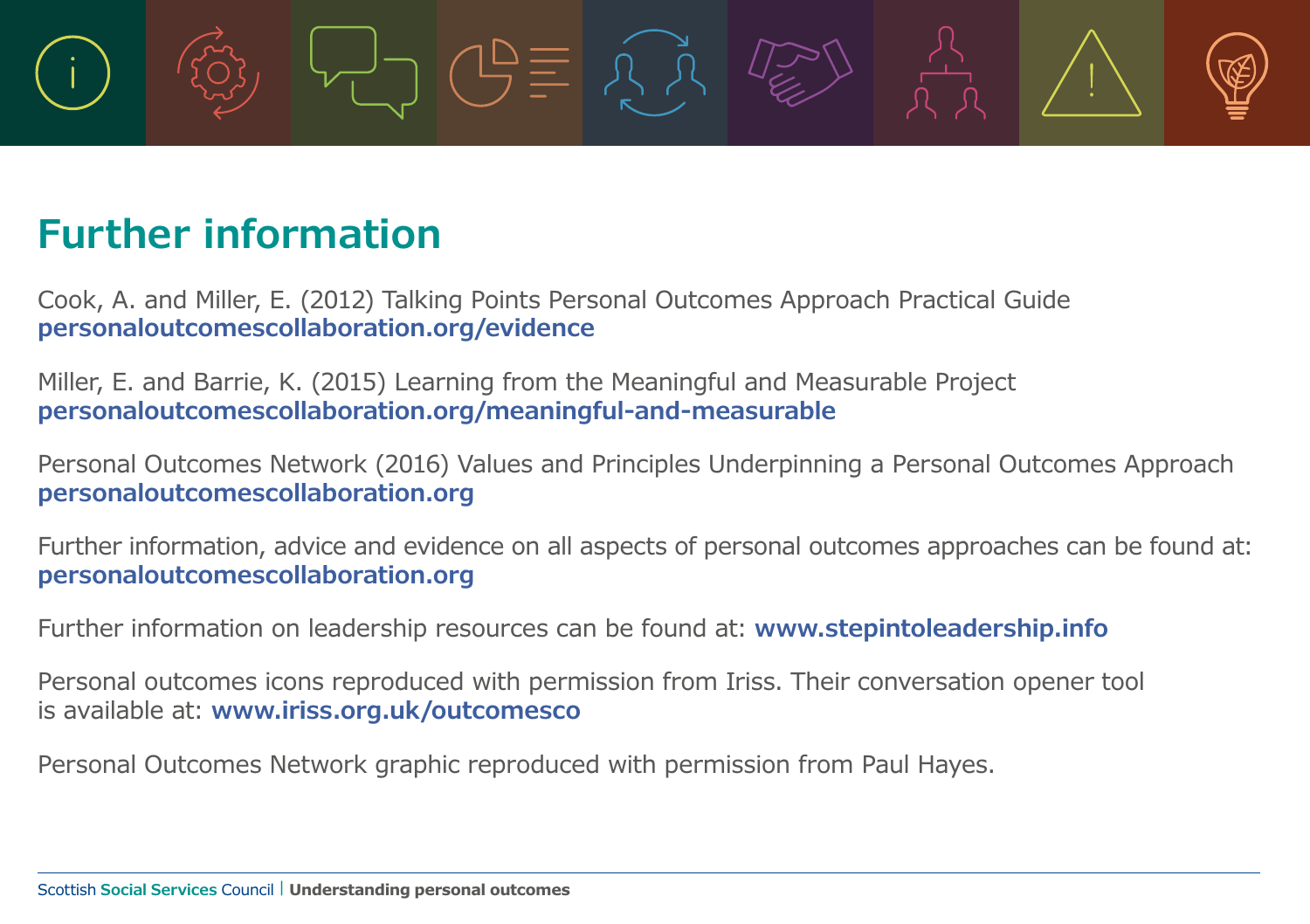

Produced by the Scottish Social Services Council (SSSC) with support from the Personal Outcomes Network and diverse partners.

The Personal Outcomes Network and its coordinating group is a national cross sector group with membership from across many services including health, social care and housing. Members work in a wide range of roles but share a common passion for developing and implementing personal outcomes approaches locally and nationally. It is an open group based on self-organisational principles, which aims to offer a safe place for reflection and sharing of practice through stories, learning, resources and evidence.

If you are interested in finding out more about the network, our meetings and becoming a member please see: **[personaloutcomescollaboration.org/about-us](http://personaloutcomescollaboration.org/about-us)**